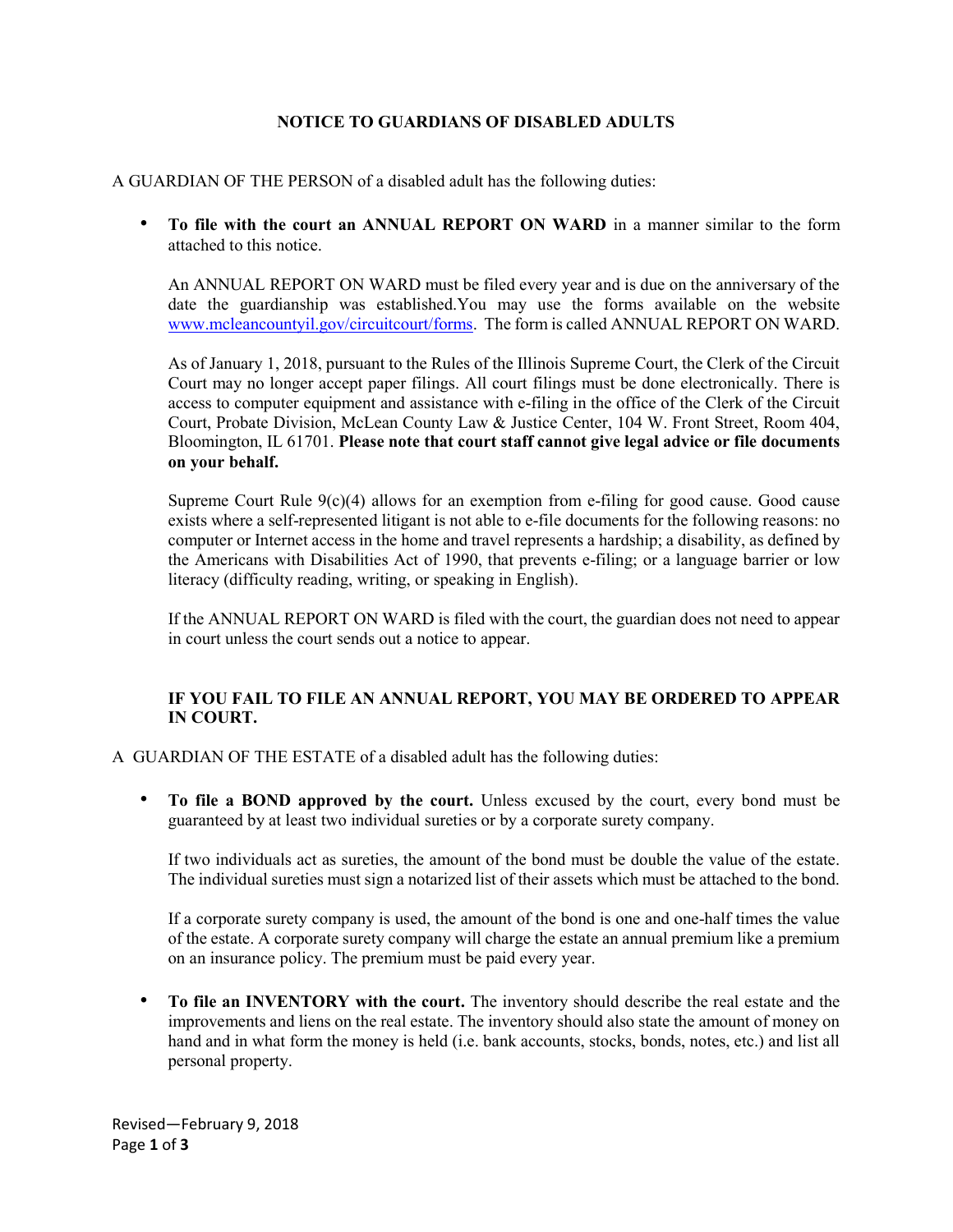The initial inventory must be filed with the court within 60 days after the issuance of the letters of office.

- To file an annual ACCOUNTING with the court. The annual accounting should list all money received by the guardian and all money spent by the guardian on behalf of the disabled adult, and the assets remaining on hand at the end of the accounting period. The guardian should be prepared to produce receipts for all expenditures made on behalf of the ward.
- An annual ACCOUNTING must be filed every year and is due on the anniversary of the date the guardianship was established. You may use the forms available on the website www.mcleancountyil.gov/circuitcourt/forms. The form is called ACCOUNTING.

As of January 1, 2018, pursuant to the Rules of the Illinois Supreme Court, the Clerk of the Circuit Court may no longer accept paper filings. All court filings must be done electronically. There is access to computer equipment and assistance with e-filing in the office of the Clerk of the Circuit Court, Probate Division, McLean County Law & Justice Center, 104 W. Front Street, Room 404, Bloomington, IL 61701. Please note that court staff cannot give legal advice or file documents on your behalf.

Supreme Court Rule  $9(c)(4)$  allows for an exemption from e-filing for good cause. Good cause exists where a self-represented litigant is not able to e-file documents for the following reasons: no computer or Internet access in the home and travel represents a hardship; a disability, as defined by the Americans with Disabilities Act of 1990, that prevents e-filing; or a language barrier or low literacy (difficulty reading, writing, or speaking in English).

If the ANNUAL ACCOUNTING is filed with the court, the guardian does not need to appear in court unless the court sends out a notice to appear.

## IF YOU FAIL TO FILE AN ANNUAL ACCOUNTING, YOU MAY BE ORDERED TO APPEAR IN COURT.

- To keep detailed records of all financial transactions in the estate accounts. If a guardian cannot explain to the court what he or she has done with the money of a disabled adult, or if the court finds the guardianship funds have been mismanaged or misused, the guardian may be held liable for the money and have to pay it back. The money and property of the disabled person should be kept separate and titled in the name of the guardian of the estate.
- To invest the assets of the disabled person frugally. Assets may be invested in United States government obligations or bank accounts and certificates of deposit insured by the United States. Other investments may need approval of the court.
- To use the assets and income of the disabled person exclusively for the benefit of the disabled person. Expenditures should be limited to providing the basics of food, clothing, shelter and health care. Extraordinary expenditures should be pre-approved by the court.
- To obtain the permission of the Court to sell, lease, or mortgage the property of the disabled person.

Revised—February 9, 2018 Page 2 of 3